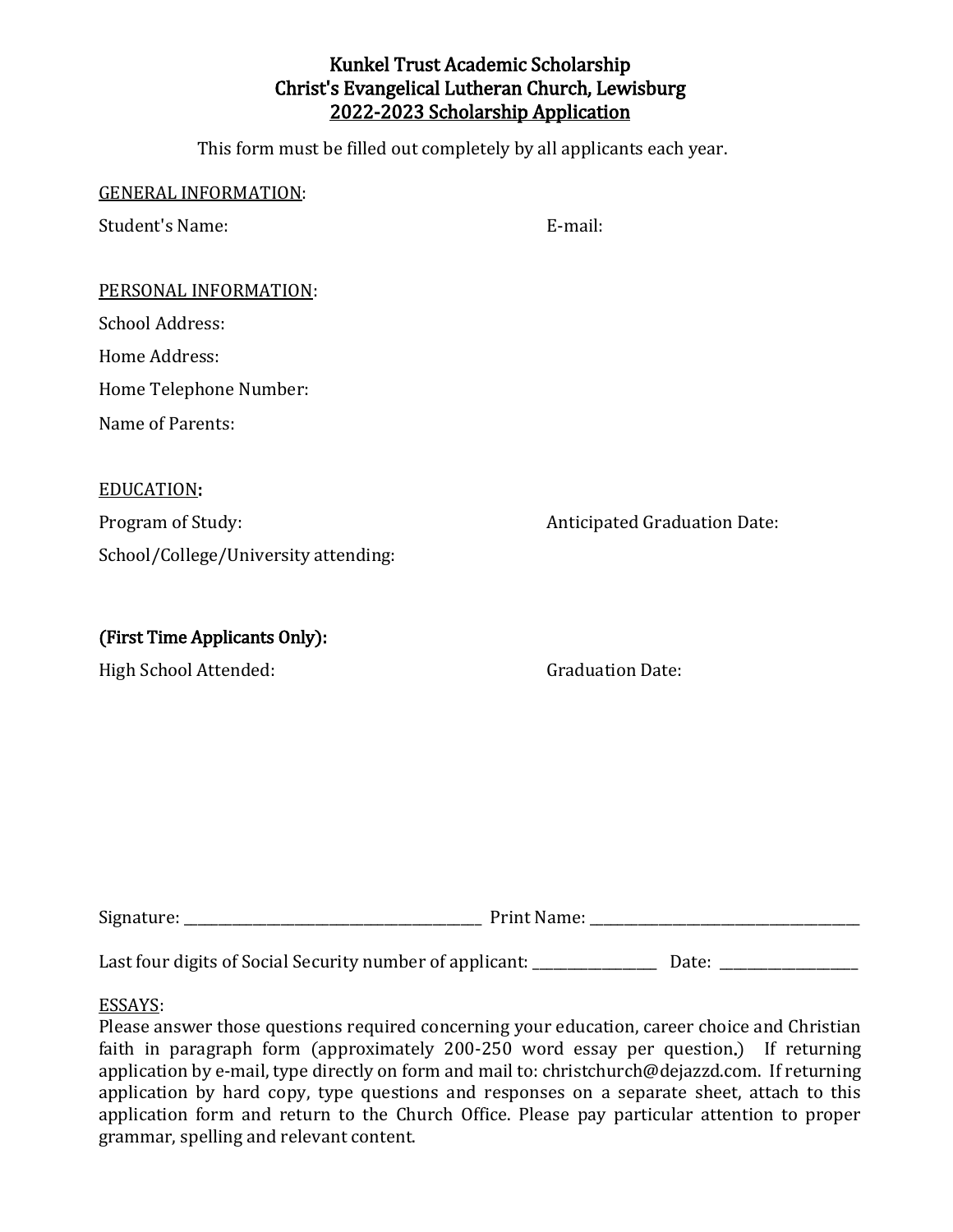#### First Time Applicants answer questions: A, B, C, and D.

A. What type of work or career do you plan on entering upon completion of your studies; and what led you to choose this career?

#### Answer:

B. How do you feel your Christian faith will influence or interact with your career? Answer:

C. Describe your involvement in the faith and ministries of our congregation since your confirmation.

# Answer:

D. How do you see your faith relating to your studies at school and how do you plan on living your faith while in school? Answer:

## Second and Third Year Applicants answer questions E, F. and G only:

E. How did you live out your faith at school during the last academic year? (Include worship experiences, study experiences, mentoring, community or service projects, etc. in which you were involved during the last school year)

#### Answer:

F. In what ways have you seen God working on your campus? Answer:

G. How is your college academic experience influencing your Christian beliefs? Answer:

# Senior/Fourth Year Applicants answer questions H, I, and J only:

H. What do you see as God's grand plan for your life after graduation and what leads you to that insight? Answer:

I. How do you feel your Christian faith will influence or interact with your career? Answer:

J. How has God used pain and trouble to help you grow? How can you help others who are going through similar experiences? Answer: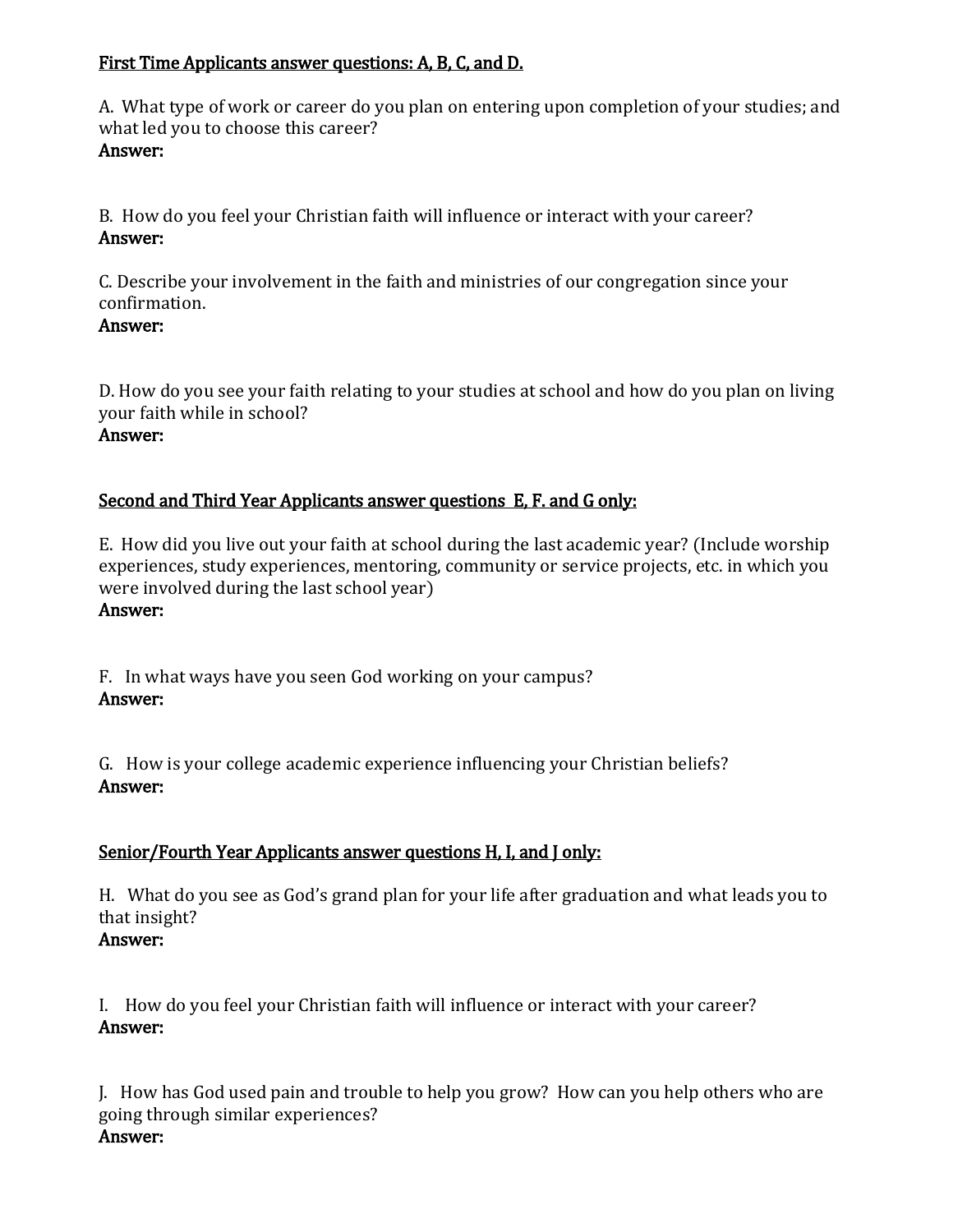# Kunkel Academic Scholarship Program Christ's Evangelical Lutheran Church, Lewisburg

Christ's Evangelical Lutheran Church, 100 South Third Street, Lewisburg, Pennsylvania, through its Kunkel Trust Fund has established a scholarship program for which any voting member (confirmed member who has contributed and communed within the current or preceding year) of the congregation is eligible to receive, regardless of age or study program. The scholarship award is to be used by the student to support full-time post high school study at an accredited educational or vocational institution. Awards may be used to defer the expenses of tuition, room, board, books or incidentals.

Awards for the 2022-2023 school year will be in the amount of one thousand two hundred and fifty dollars (\$1,250.00) per individual. Scholarships are available for full-time post high school or baccalaureate studies. Each eligible candidate may receive four years of undergraduate funding. Renewal scholarships will be based upon the filing of a completed application by Thursday, June 9, 2022 and a grade point average of 2.5 (based on 4.0 being an "A") or the equivalent. When possible, awards will be presented at a worship service in August. Half of the scholarship (\$625) will be awarded in August; the balance (\$625) in January upon receiving a copy of the grade report (2.5 or better GPA), college address, e-mail address and proof of enrollment. The second installment must be requested by Friday, January 7, 2022 to be processed. The second installment will be mailed upon committee approval.

The application process will require the student to provide basic information concerning their studies and essays reflecting on their career choice and the influence of their faith upon their studies and career. Applications must be received in the Church Office by 4:00 pm on Thursday, June 9, 2022 for action at the July Council meeting. Awards will be distributed on Sunday, August 7, 2022 or Sunday, August 14, 2022 during either the 8:00 am or 9:30 am worship services. Special arrangements can be made with the Pastor for those unable to attend the worship services noted.

This scholarship program is not intended to be competitive or to exclude a student from considering any school or field of study. Members enrolled in post high school programs will be encouraged to apply and will be considered for a scholarship award. There will be no restrictions with respect to the number of scholarships received within a single family.

As per the Kunkel Trust restrictions, the Scholarship Committee will make scholarship recommendations to the Kunkel Trust Committee regarding the number of scholarships and the amounts to be awarded. The Kunkel Trust Committee will then make recommendations to the Congregation Council for final approval. The committee reserves the right to give special consideration in individual situations. Any candidate being denied a scholarship will have the right to appeal the denial in person to the Scholarship Committee.

The Scholarship Committee consists of the following members: Pastor(s), the Council President, Chair of the Kunkel Trust Committee, an appointed representative of the Christian Education Committee, and three at-large members appointed by the President and approved by the Congregation Council. The appointed members shall serve three-year terms, with one re-election allowed. Any other scholarships or grants for study (i.e. seminary) will be treated independently of this program as outlined above.